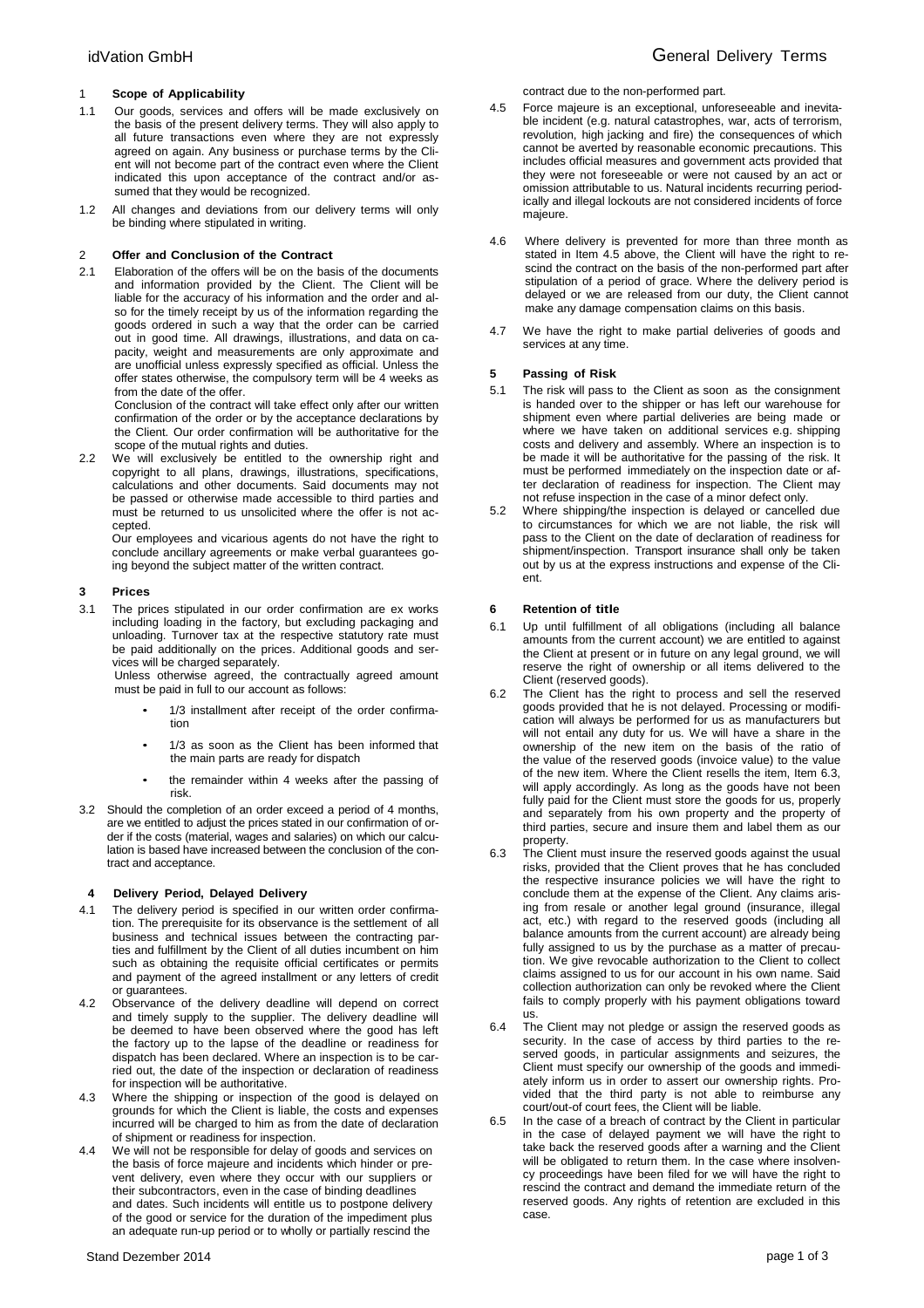# **7 Guarantee**

The guarantee period for all goods and services is 12 months as from the date of the passing of the risk of the respective product or acceptance of the respective service. We provide a guarantee in the case of material and legal defects within the agreed guarantee period, excluding further claims, as follows:

- **Material Defects**
- 7.1 Notices of defects and other claims on account of obvious flaws are to be lodged immediately, at the latest within a preclusive period of one week following receipt of the goods, at the same time returning the objects which are the subject of complaint. Claims for hidden defects which cannot be found during the immediate inspection may be only being asserted against us if the complaint arrives at us within 6 months following the date of acceptance.
- 7.2 The obligation of the Client to inspect the goods delivered exists even if samples have been sent.
- 7.3 Defects in a part of the goods delivered do not justify a complaint in respect of the entire delivery, unless part delivery is of no interest to the Client.
- 7.4 Complaints may not be lodged in respect of excess or short-fall deliveries of up to 10 % of the edition ordered. The quantity delivered shall be the quantity invoiced.
- 7.5 In the case of special material deliveries the percentage increases to 15 %. This shall likewise apply for difficult prints as well as in the case of small editions.
- 7.6 Insignificant deviations in the print colour compared with the colour sample or the artwork ready for printing which occur through differences in the material used, or the processing or manufacturing process or the use of colours which are not standard colours do not justify a complaint in respect of the delivery.
- 7.7 We shall only be liable for deviations in the quality of the material used up to the amount of our own claims against the respective sub-supplier. In such a case, we shall be released from our liability if we assign our claims against the sub-suppliers to the Client.
- 7.8 No complaint may be lodged in respect of insignificant deviations in the quality of the paper, cardboard or other material procured by us.
- 7.9 Likewise, in all manufacturing processes, no complaints will be accepted in the case of insignificant deviations from the original in the case of colour reproductions. The same shall apply for comparisons between the print proof and the edition print.
- 7.10 Deliveries (including data carriers) from the Client or a third party instructed by him shall not be subject to any obligation of examination on the part of us.
- 7.11 All the parts which we choose to rectify free of charge or for which we provide replacement which prove to be defective on the basis of a circumstance prior to the passing of the risk. Detection of such defects is to be reported in writing to us immediately. Replaced parts will become our property.
- 7.12 The Client must grant us the necessary time for all rectifications and replacement deliveries we deem necessary, otherwise we will be released from any liability for ensuing consequences. The Client will only have the right to rectify the defect himself or have it rectified by third parties in urgent cases in which company safety is jeopardized or for prevention of disproportionately grave damage and to demand reimbursement of the expenses thereby incurred. However, the prerequisite for this is that we are informed of this immediately.
- 7.13 Provided that the complaint is justified, we will bear the costs of the spare part, including shipping of the costs incurred by rectification or replacement. The Client has a right to rescission of the contract within the framework of the statutory regulations where we fail to comply with a deadline stipulated for us for rectification of a material defect or provision of a replacement, excluding the statutory exceptions. Where there is only a minor defect the Client will only have the right to reduction of the contractually stipulated price. The right to reduction of the contractually stipulated price is otherwise excluded.
- 7.14 Guarantee claims by the Client are excluded in the following cases: Unsuitable or improper use, defective assembly/operation by the Client or third party, natural wear and tear, defective or negligent treatment, improper maintenance, unsuitable means of operation, chemical, electro-chemical, electrical or environmental influences, provided that we are not responsible.
- 7.15 Where the Client or a third party rectifies the delivery item or alterations are made to it without our consent, we will not be liable for the consequences.
- **Legal Defects**
- 7.16 The Client alone shall be responsible for examining the right of reproduction in relation to all artwork. The Client alone shall be liable if rights, in particular copyrights, of third parties are infringed through the execution of his order. The Client shall indemnify us from all claims of third parties on account of any such infringement of rights.
- 7.17 Where use of the delivery item entails infringement of industrial property rights or national copyright we will obtain the right for further use for the Client at our own expense or modify the delivery item in such a way that there is no longer an infringement of an industrial property right. Where this is not possible under economically adequate conditions or within an adequate period the Client will have the right to rescind the contract. We will also have the right to rescind the contract under the specified conditions. The duties specified above will only apply where the Client immediately informed us of infringements of industrial property rights or copyright and assisted us adequately with defence against the claims or facilitated the implementation of the modification measures and all defence measures including out-ofcourt settlements are reserved to us and the legal defect is not based on an instruction by the Client, design papers instructed by him or other instructions by the Client and the legal violation was not caused by an unauthorized modification of the delivery item by the Client or use of the item by him in a manner which does not comply with the contract. Only the direct Client will be entitled to guarantee claims against us and such claims are not assignable.
- 7.18 The above terms conclusively include all claims for our goods and services. Further guarantee claims are excluded.

# **8 Liability**

- 8.1 Where the delivery item cannot be used in accordance with the contract due to our fault as a consequence of nonperformance or defective performance or proposals and consultations prior to or after conclusion of the contract or by violation of other ancillary duties - in particular instructions for operation and maintenance of the delivery item, the terms set out in Item 7 of the present terms will apply against us and our vicarious agents, excluding further - reaching claims.
- 8.2 Regarding damage not incurred to the delivery item itself we will be liable, irregardless of the legal grounds, only in the case of - intent - gross negligence by our board members or executives - defects which we wilfully concealed or which we guaranteed did not exist - defects of the delivery item where liability is assumed for personal or material damage to privately used items is assumed on the basis of the Product Liability Act. In the case of culpable breach of cardinal contractual duties we will only be liable for damage typical of the contract and which was reasonably foreseeable. Further claims are excluded.

## **9. Material procured by the Client**

- 9.1 Regardless of the kind, material is to be provided to us free to our premises. The Client undertakes to deliver 5 % more than agreed in order to cover normal wastage.
- 9.2 Receipt of the material will be confirmed without giving any guarantee as to the correctness of the quantities stated to have been delivered. In the case of larger items, the costs associated with the payment or the check-weighing, and also the warehousing costs are to be reimbursed.
- 9.3 In the case of the provision of paper, cardboard and/or plastic material by the Client, the packaging material and the waste through unavoidable loss in the printing set-ups and production runs, through cutting, punching and such like shall remain with us.
- 9.4 Where the Client provides us with matrixes, films, final drawings or printing plates, the costs for the production of the appropriate printing blocks shall be invoiced separately.
- 9.5 We may reject paper or other materials provided by the Client where the same appear to us to be unsuitable for the performance of the order. Additional costs which arise from the materials only being established as unsuitable during the production may be invoiced separately. Should the result of the work be negatively influenced through the non-suitability of the material for which the Client is responsible, we assume no liability in this respect.

## **10. Safekeeping and insurance**

10.1 The taking into store and safekeeping of raw materials, halffinished and finished products, such as e.g. printing work, standing text mono and TTS rollers, matrixes, printing plates of all